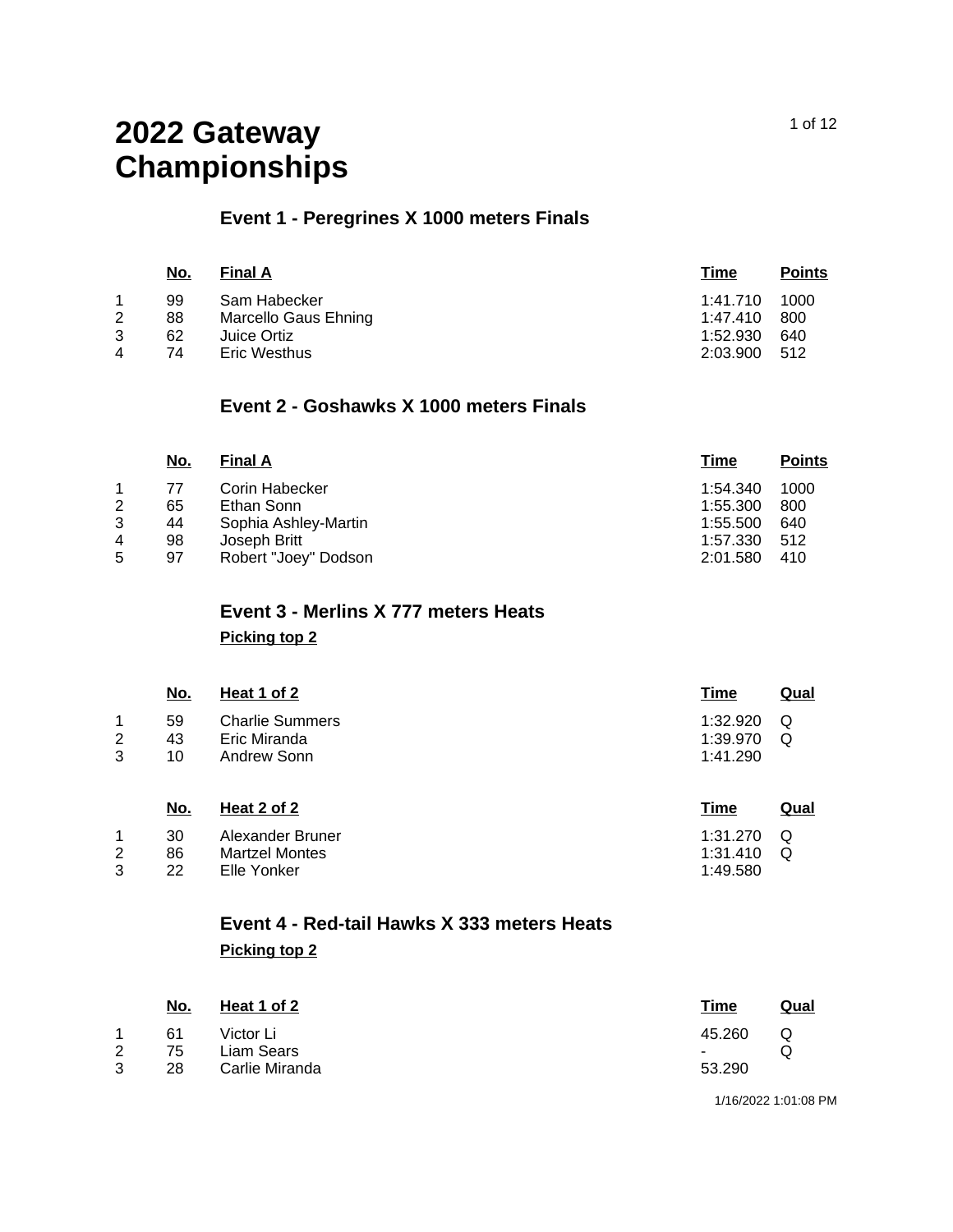|        | <u>No.</u>     | Heat 2 of 2                                               | <u>Time</u>                | Qual |
|--------|----------------|-----------------------------------------------------------|----------------------------|------|
| 2<br>3 | 42<br>96<br>33 | <b>Emily Gingerich</b><br>Joel Kittredge<br>Elliot Dodson | 45.830<br>45.910<br>48.560 | Q    |

### **Event 5 - Golden Eagles X 333 meters Finals**

|            | No. | <b>Final A</b>   | Time            | <b>Points</b> |
|------------|-----|------------------|-----------------|---------------|
|            | 84  | Landon Smith     | 48.420          | 1000          |
| 2          | 73  | Danielle Summers | 54.460          | 800           |
| <b>DNS</b> | -95 | Safiva Sadig     | $\sim$ 10 $\pm$ |               |

### **Event 6 - Barn Swallows X 333 meters Finals**

|   | No. | <b>Final A</b> | Time   | <b>Points</b> |
|---|-----|----------------|--------|---------------|
|   | 83  | Joey Sample    | 53.520 | 1000          |
|   | 94  | Carter Hausman | 57.220 | 800           |
| 3 | 66  | Naavya Dwivedi | 57.630 | 640           |

### **Event 7 - American Kestrels X 170 meters Finals**

|   | <u>No.</u> | <b>Final A</b>   | Time   | <b>Points</b> |
|---|------------|------------------|--------|---------------|
|   | 32         | Abdullah Sadiq   | 28.750 | 1000          |
| 2 | 70         | Graham Shapiro   | 31.770 | 800           |
| 3 | 6          | <b>RJ</b> Martin | 33.300 | 640           |
| 4 | 93         | Roman Hastings   | 36.860 | 512           |
| 5 | 15         | Sawyer Nemeth    | 38.920 | 410           |
| 6 |            | Jax Montes       | 40.870 | 328           |

## **Event 8 - Sparrow Hawks X 170 meters Finals**

| No. | <b>Final A</b>          | Time   | <b>Points</b> |
|-----|-------------------------|--------|---------------|
| 92  | Frida Montes            | 42.700 | 1000          |
| 81  | <b>Faith Krassinger</b> | 47.980 | 800           |
| 17  | Rishaan Dwivedi         | 53.460 | 640           |
|     |                         |        |               |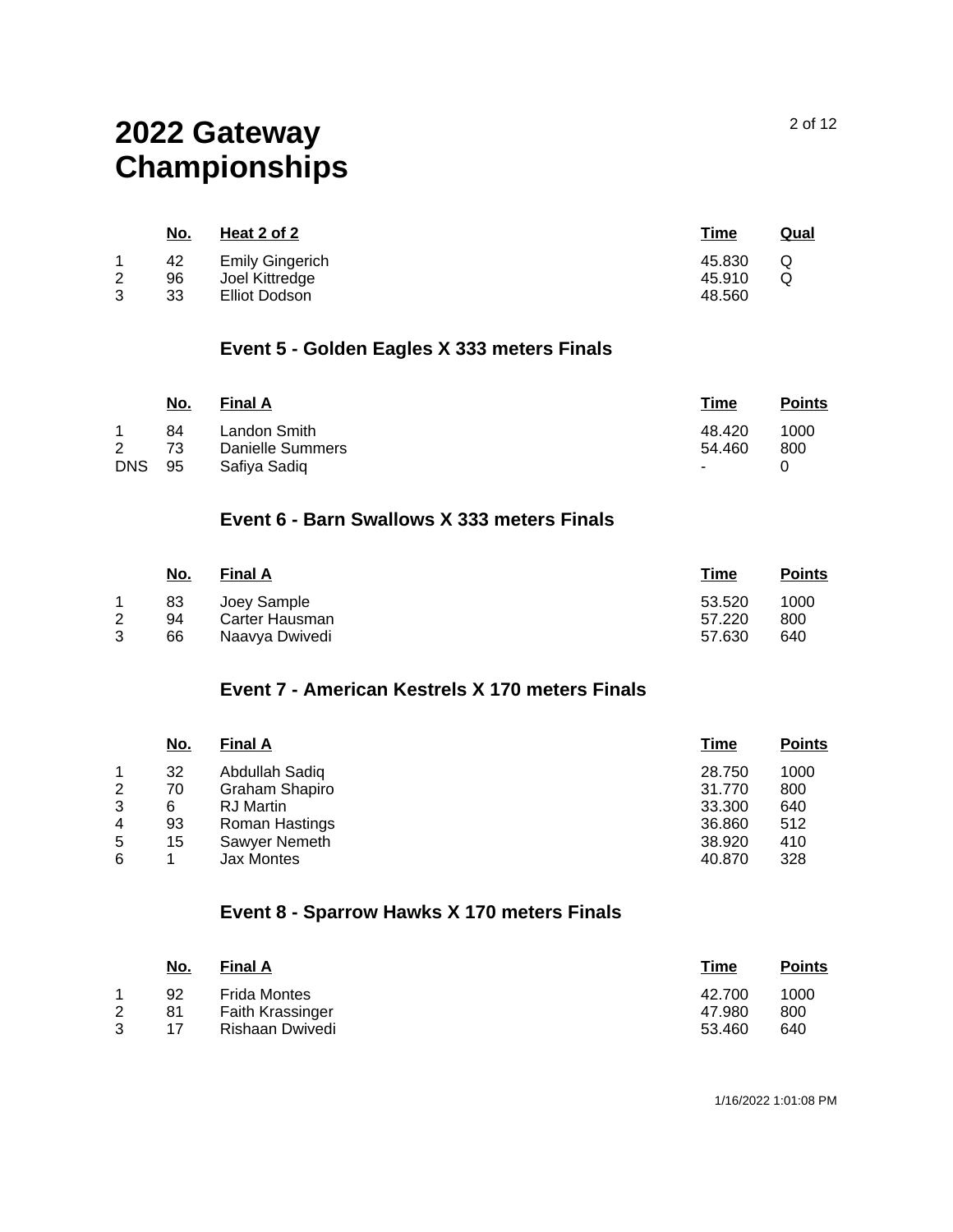### **Event 9 - Peregrines X 500 meters Finals**

|   | <u>No.</u> | <b>Final A</b>       | Time   | <b>Points</b> |
|---|------------|----------------------|--------|---------------|
|   | 99         | Sam Habecker         | 46.520 | 1000          |
| 2 | 88         | Marcello Gaus Ehning | 49.710 | 800           |
| 3 | 74         | <b>Eric Westhus</b>  | 54.270 | 640           |
| 4 | 62         | Juice Ortiz          | 57.140 | 512           |

### **Event 10 - Goshawks X 500 meters Finals**

| <u>No.</u> | <b>Final A</b>       | <u>Time</u> | <b>Points</b> |
|------------|----------------------|-------------|---------------|
| 98         | Joseph Britt         | 52.730      | 1000          |
| 65         | Ethan Sonn           | 56.570      | 800           |
| 44         | Sophia Ashley-Martin | 56.740      | 640           |
| 77         | Corin Habecker       | 56.980      | 512           |
| 97         | Robert "Joey" Dodson | 57.320      | 410           |
|            |                      |             |               |

### **Event 11 - Merlins X 777 meters Finals**

|                               | <u>No.</u>           | <b>Final A</b>                                                                      | Time                                         | <b>Points</b>             |
|-------------------------------|----------------------|-------------------------------------------------------------------------------------|----------------------------------------------|---------------------------|
| 1<br>$\overline{2}$<br>3<br>4 | 86<br>43<br>30<br>59 | <b>Martzel Montes</b><br>Eric Miranda<br>Alexander Bruner<br><b>Charlie Summers</b> | 1:29.010<br>1:29.140<br>1:29.710<br>1:47.400 | 1000<br>800<br>640<br>512 |
|                               | <u>No.</u>           | <b>Final B</b>                                                                      | <u>Time</u>                                  | <b>Points</b>             |

|    | <u>IVU.</u> | ט וואווו    | 11111G       | г үшк |
|----|-------------|-------------|--------------|-------|
| 5  | -22         | Elle Yonker | 1:39.210 410 |       |
| 6. | 10.         | Andrew Sonn | 1:39.900 328 |       |

### **Event 12 - Red-tail Hawks X 333 meters Finals**

|    | <u>No.</u> | <b>Final A</b>         | <b>Time</b> | <b>Points</b> |
|----|------------|------------------------|-------------|---------------|
| 1. | 75         | Liam Sears             | 46.540      | 1000          |
| 2  | 42         | <b>Emily Gingerich</b> | 46.900      | 800           |
| 3  | 96         | Joel Kittredge         | 49.090      | 640           |
| 4  | 61         | Victor Li              | 52.700      | 512           |
|    | <u>No.</u> | <b>Final B</b>         | <b>Time</b> | <b>Points</b> |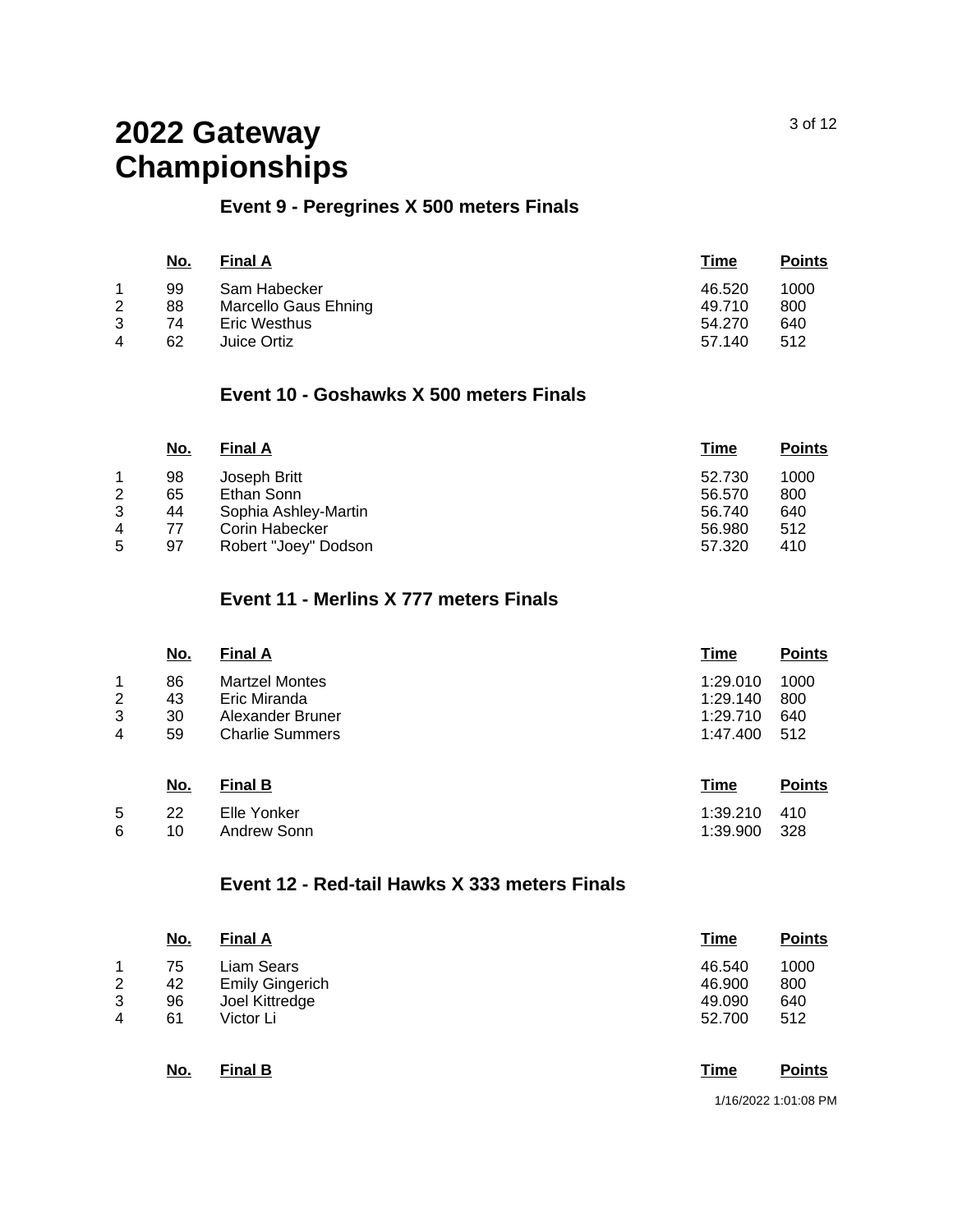|    | 33 | Elliot Dodson     | 50.830 410   |  |
|----|----|-------------------|--------------|--|
| 6. |    | 28 Carlie Miranda | 1:01.510 328 |  |

### **Event 13 - Golden Eagles X 222 meters Finals**

|                 | <u>No.</u>     | <b>Final A</b>                                   | Time                       | <b>Points</b> |
|-----------------|----------------|--------------------------------------------------|----------------------------|---------------|
| 2<br><b>DNS</b> | 84<br>73<br>95 | Landon Smith<br>Danielle Summers<br>Safiya Sadiq | 32.090<br>42.400<br>$\sim$ | 1000<br>800   |

## **Event 14 - Barn Swallows X 222 meters Finals**

| <u>No.</u> | <b>Final A</b> | <b>Time</b> | <b>Points</b> |
|------------|----------------|-------------|---------------|
| 94         | Carter Hausman | 38.720      | 1000          |
| 66         | Naavya Dwivedi | 38.970      | 800           |
| 83         | Joev Sample    | 44.380      | 640           |
|            |                |             |               |

### **Event 15 - American Kestrels X 85 meters Finals**

|                | <u>No.</u> | <b>Final A</b>    | <u>Time</u> | <b>Points</b> |
|----------------|------------|-------------------|-------------|---------------|
| 1              | 32         | Abdullah Sadiq    | 15.910      | 1000          |
| $\overline{2}$ | 93         | Roman Hastings    | 16.600      | 800           |
| 3              | 70         | Graham Shapiro    | 17.210      | 640           |
| 4              | 6          | <b>RJ</b> Martin  | 18.100      | 512           |
| 5              |            | <b>Jax Montes</b> | 21.650      | 410           |
| <b>PEN</b>     | 15         | Sawyer Nemeth     | 21.660      | 328           |

### **Event 16 - Sparrow Hawks X 85 meters Finals**

| <u>No.</u> | <b>Final A</b>          | Time   | <b>Points</b> |
|------------|-------------------------|--------|---------------|
| 92         | <b>Frida Montes</b>     | 21.070 | 1000          |
| 17         | Rishaan Dwivedi         | 21.320 | 800           |
| 81         | <b>Faith Krassinger</b> | 21.930 | 640           |
|            |                         |        |               |

### **Event 17 - Peregrines X 500 meters Finals**

| <u>No.</u> | Final A |  | <u>Time</u> | <b>Points</b>        |
|------------|---------|--|-------------|----------------------|
|            |         |  |             | 1/16/2022 1:01:08 PM |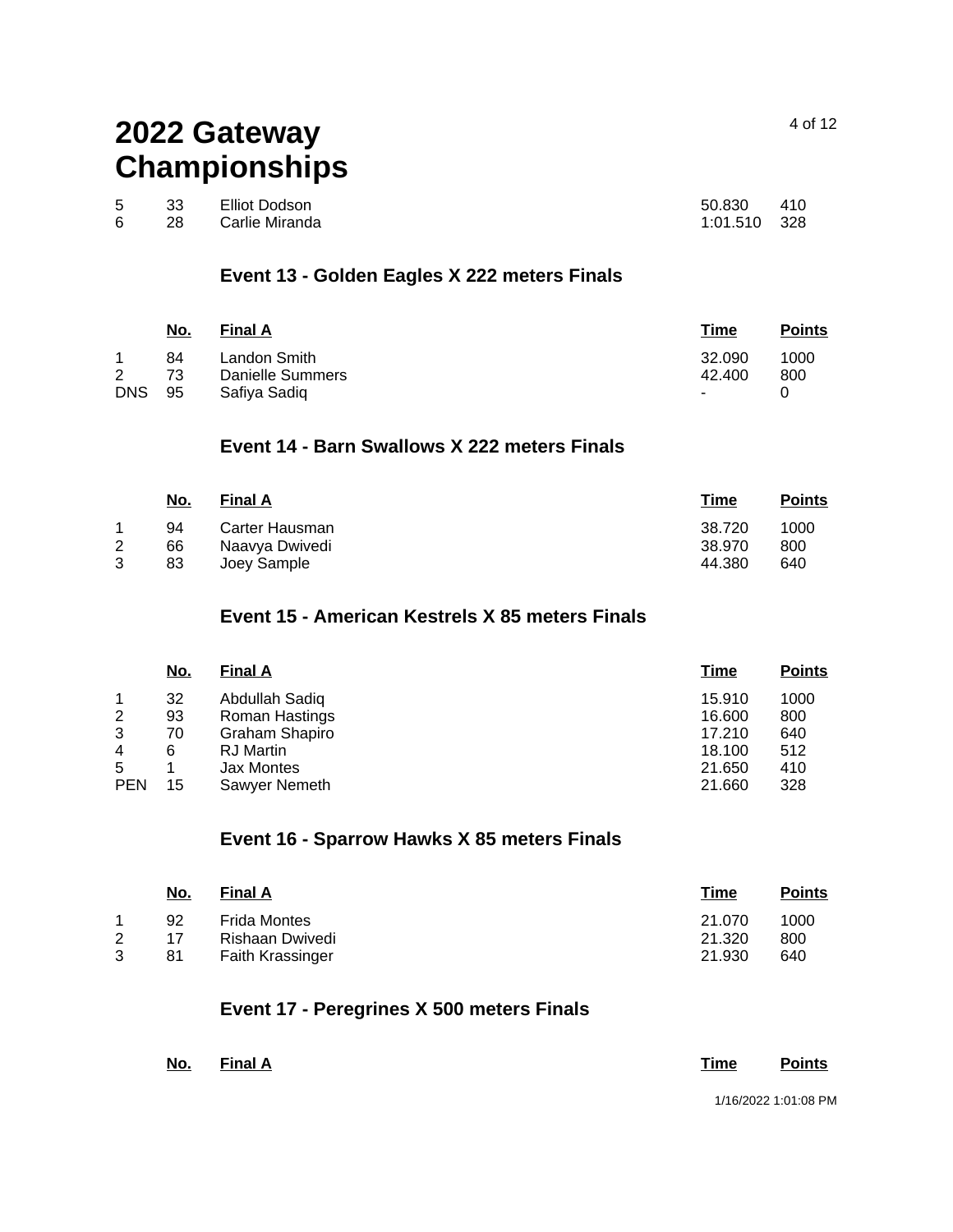| 1000 |
|------|
| 800  |
| 640  |
| -512 |
|      |

### **Event 18 - Goshawks X 500 meters Finals**

|   | No. | <b>Final A</b>       | Time   | <b>Points</b> |
|---|-----|----------------------|--------|---------------|
|   | 44  | Sophia Ashley-Martin | 56.830 | 1000          |
| 2 | 77  | Corin Habecker       | 57.600 | 800           |
| 3 | 65  | Ethan Sonn           | 57.770 | 640           |
| 4 | 98  | Joseph Britt         | 59,030 | 512           |
| 5 | 97  | Robert "Joey" Dodson | 59.590 | 410           |
|   |     |                      |        |               |

## **Event 19 - Merlins X 500 meters Heats**

### **Picking top 2**

|        | <u>No.</u> | Heat 1 of 2                      | Time             | <u>Qual</u> |
|--------|------------|----------------------------------|------------------|-------------|
| 1<br>2 | 30<br>43   | Alexander Bruner<br>Eric Miranda | 57.900<br>57.960 | Q<br>Q      |
| 3      | 10         | Andrew Sonn                      | 1:05.870         |             |

|    | <u>No.</u> | Heat 2 of 2            | <u>Time</u> | Qual |
|----|------------|------------------------|-------------|------|
|    | 86         | <b>Martzel Montes</b>  | 59.770      | Q    |
| 2  | 59         | <b>Charlie Summers</b> | 1:00.160    | റ    |
| ્વ | つつ         | Elle Yonker            | 1:15.310    |      |

## **Event 20 - Red-tail Hawks X 222 meters Heats Picking top 2**

|   | <u>No.</u> | Heat 1 of 2          | <b>Time</b> | <u>Qual</u> |
|---|------------|----------------------|-------------|-------------|
| 1 | 61         | Victor Li            | 30.450      | Q           |
| 2 | 75         | Liam Sears           | 31.530      | Q           |
| 3 | 33         | <b>Elliot Dodson</b> | 32.260      |             |
|   | <u>No.</u> | Heat 2 of 2          | Time        | <u>Qual</u> |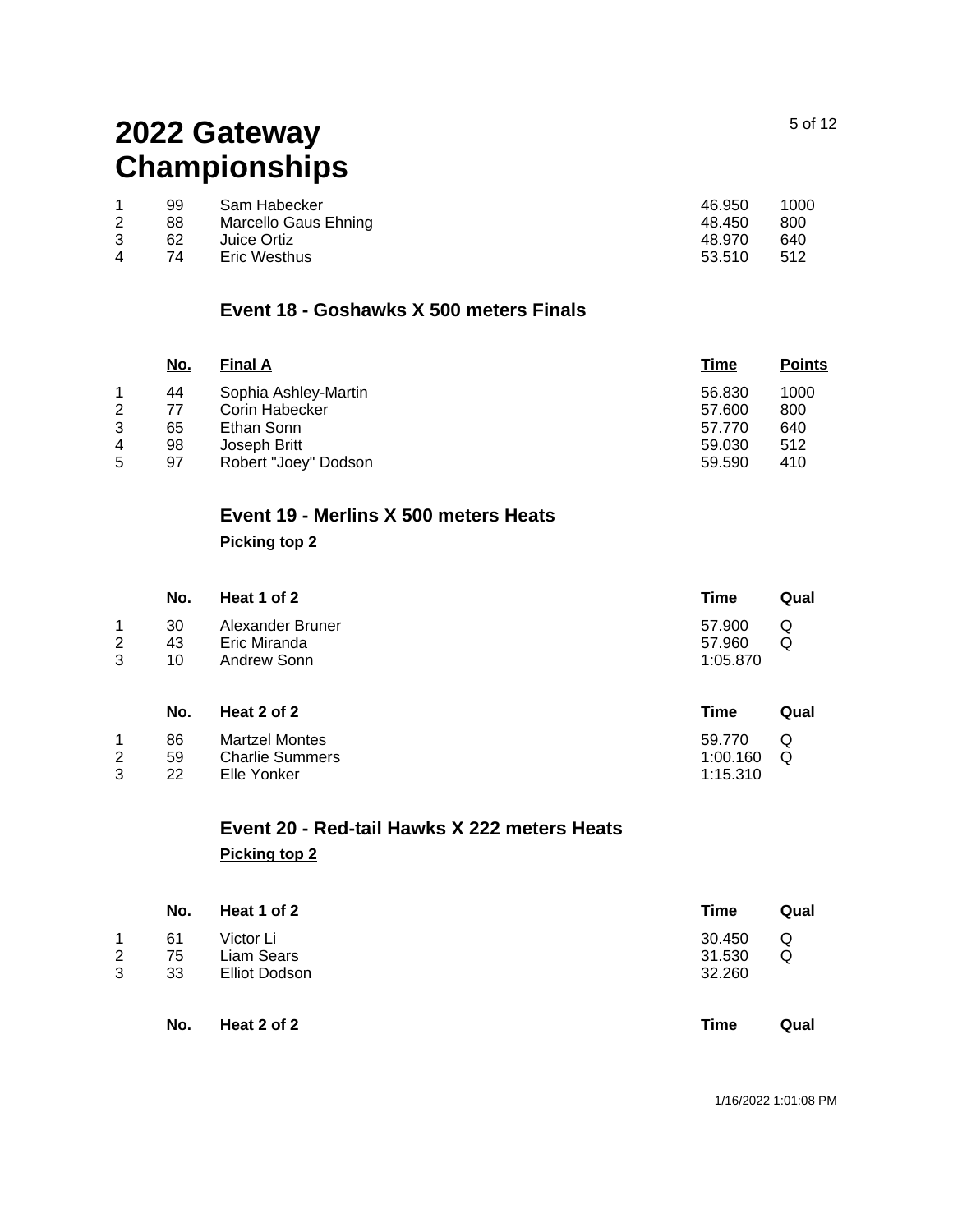| 42  | Emily Gingerich | 32.830 | Q |
|-----|-----------------|--------|---|
| -28 | Carlie Miranda  | 37.350 | Q |
| 96. | Joel Kittredge  | 37.940 |   |

### **Event 21 - Golden Eagles X 111 meters Finals**

|                | <u>No.</u> | <b>Final A</b>   | Time       | <b>Points</b> |
|----------------|------------|------------------|------------|---------------|
| 1              | 84         | Landon Smith     | 17.380     | 1000          |
| $\overline{2}$ | 73         | Danielle Summers | 20.660     | 800           |
| <b>DNS</b>     | 95         | Safiva Sadig     | $\sim 100$ |               |

### **Event 22 - Barn Swallows X 111 meters Finals**

|   | No.      | <b>Final A</b>                | <u>Time</u>      | <b>Points</b> |
|---|----------|-------------------------------|------------------|---------------|
| 2 | 83<br>94 | Joey Sample<br>Carter Hausman | 19.780<br>20.460 | 1000<br>800   |
| 3 | 66       | Naavya Dwivedi                | 20,960           | 640           |

## **Event 23 - American Kestrels X 255 meters Finals**

| <b>Points</b>                                                               |
|-----------------------------------------------------------------------------|
| 1000                                                                        |
| 800                                                                         |
| 640                                                                         |
| 512                                                                         |
| 410                                                                         |
| 328                                                                         |
| <u>Time</u><br>49.290<br>50.070<br>57.450<br>57.840<br>1:00.900<br>1:04.840 |

### **Event 24 - Sparrow Hawks X 255 meters Finals**

| <u>No.</u> | <b>Final A</b>          | Time     | <b>Points</b> |
|------------|-------------------------|----------|---------------|
| 81         | <b>Faith Krassinger</b> | 1:01.150 | 1000          |
| 92         | Frida Montes            | 1:08.530 | 800           |
| 17         | Rishaan Dwivedi         | 1:16.420 | 640           |

### **Event 25 - Peregrines X 777 meters Finals**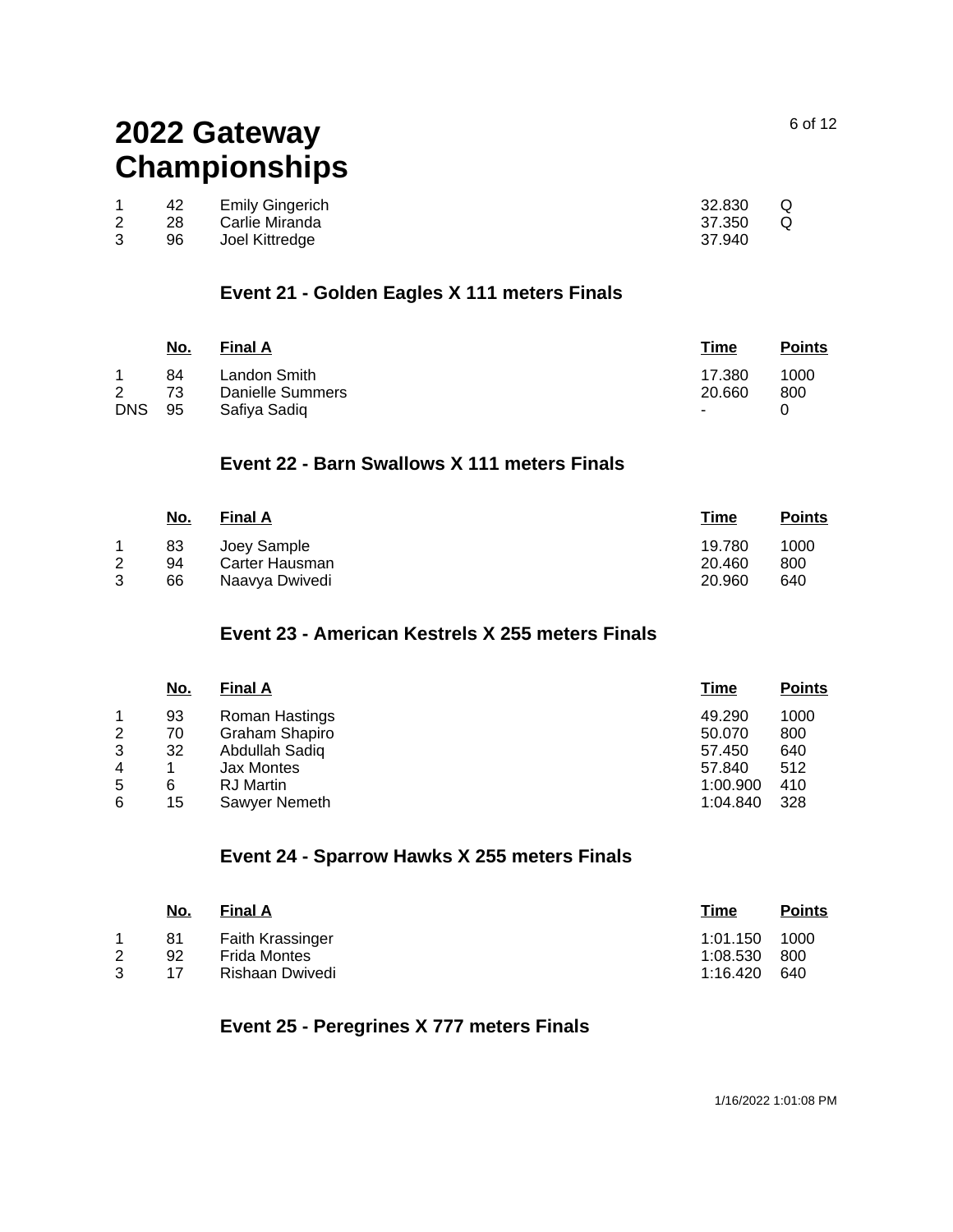6

|   | <u>No.</u> | <b>Final A</b>       | Time         | <b>Points</b> |
|---|------------|----------------------|--------------|---------------|
|   | 99         | Sam Habecker         | 1:14.470     | 1000          |
| 2 | 88         | Marcello Gaus Ehning | 1:18.260     | 800           |
| 3 | 62         | Juice Ortiz          | 1:18.400     | 640           |
| 4 | 74         | Eric Westhus         | 1:22.380 512 |               |

## **Event 26 - Goshawks X 777 meters Finals**

| 1000                                                     |
|----------------------------------------------------------|
| 800                                                      |
| 640                                                      |
| 512                                                      |
| 410                                                      |
| 1:25.530<br>1:26.650<br>1:29.040<br>1:29.070<br>1:36.520 |

## **Event 27 - Merlins X 500 meters Finals**

|   | <u>No.</u> | <b>Final A</b>         | <b>Time</b> | <b>Points</b> |
|---|------------|------------------------|-------------|---------------|
| 1 | 30         | Alexander Bruner       | 57.200      | 1000          |
| 2 | 59         | <b>Charlie Summers</b> | 58.460      | 800           |
| 3 | 43         | Eric Miranda           | 1:03.650    | 640           |
| 4 | 86         | <b>Martzel Montes</b>  | 1:11.360    | 512           |
|   | <u>No.</u> | <b>Final B</b>         | <b>Time</b> | <b>Points</b> |
| 5 | 22         | Elle Yonker            | 1:02.970    | 410           |

#### 10 Andrew Sonn 1:03.350 328

### **Event 28 - Red-tail Hawks X 222 meters Finals**

|                | <u>No.</u> | <b>Final A</b>         | <b>Time</b> | <b>Points</b> |
|----------------|------------|------------------------|-------------|---------------|
| 1              | 61         | Victor Li              | 29.590      | 1000          |
| $\overline{2}$ | 42         | <b>Emily Gingerich</b> | 31.420      | 800           |
| 3              | 75         | Liam Sears             | 31.650      | 640           |
| 4              | 28         | Carlie Miranda         | 35,910      | 512           |
|                | <u>No.</u> | <b>Final B</b>         | <b>Time</b> | <b>Points</b> |
| 5              | 96         | Joel Kittredge         | 31.780      | 410           |
| 6              | 33         | Elliot Dodson          | 33.660      | 328           |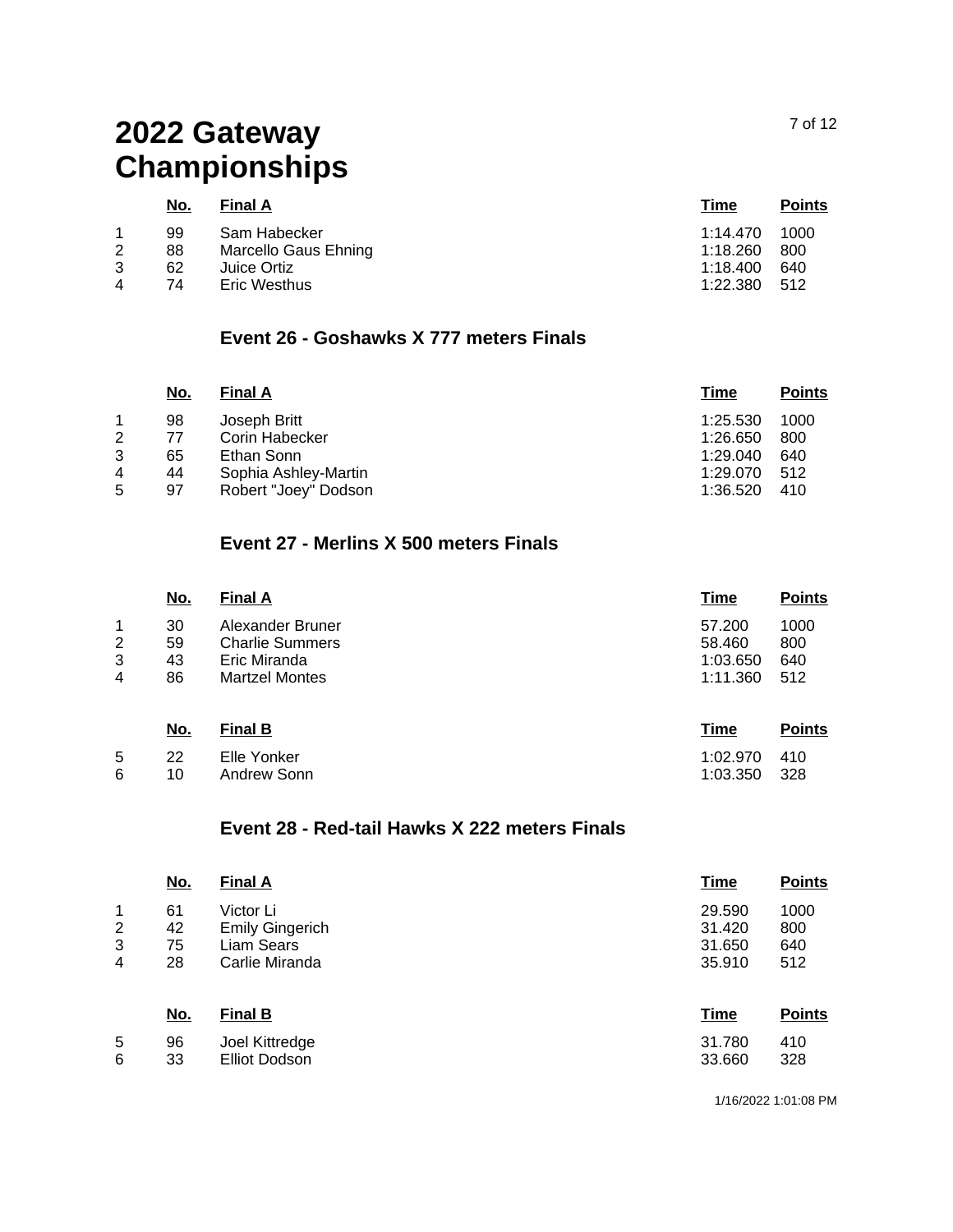### **Event 29 - Golden Eagles X 222 meters Finals**

|                 | <u>No.</u>     | <b>Final A</b>                                   | Time                       | <b>Points</b> |
|-----------------|----------------|--------------------------------------------------|----------------------------|---------------|
| 2<br><b>DNS</b> | 84<br>73<br>95 | Landon Smith<br>Danielle Summers<br>Safiya Sadiq | 36.150<br>39.460<br>$\sim$ | 1000<br>800   |

### **Event 30 - Barn Swallows X 222 meters Finals**

|        | <u>No.</u>     | <b>Final A</b>                                  | <u>Time</u>                | <b>Points</b>      |
|--------|----------------|-------------------------------------------------|----------------------------|--------------------|
| 2<br>3 | 83<br>94<br>66 | Joey Sample<br>Carter Hausman<br>Naavya Dwivedi | 37.600<br>39.400<br>44.980 | 1000<br>800<br>640 |

### **Event 31 - American Kestrels X 255 meters Finals**

| <u>No.</u> | <b>Final A</b> | <u>Time</u> | <b>Points</b> |
|------------|----------------|-------------|---------------|
| 32         | Abdullah Sadiq | 41.700      | 1000          |
| 6          | RJ Martin      | 48.780      | 800           |
| 70         | Graham Shapiro | 50.400      | 640           |
|            | Jax Montes     | 57.510      | 512           |
| 93         | Roman Hastings | 1:01.540    | 410           |
| 15         | Sawyer Nemeth  | 1:04.000    | 328           |
|            |                |             |               |

### **Event 32 - Sparrow Hawks X 255 meters Finals**

| <u>No.</u> | <b>Final A</b>          | Time     | <b>Points</b> |
|------------|-------------------------|----------|---------------|
| 92         | Frida Montes            | 1:02.840 | 1000          |
| 81         | <b>Faith Krassinger</b> | 1:03.140 | -800          |
| 17         | Rishaan Dwivedi         | 1:03.620 | 640           |
|            |                         |          |               |

### **Event 33 - Peregrines X 1000 meters Finals**

| No. | <b>Final A</b> | Time | <b>Points</b> |
|-----|----------------|------|---------------|
|     |                |      |               |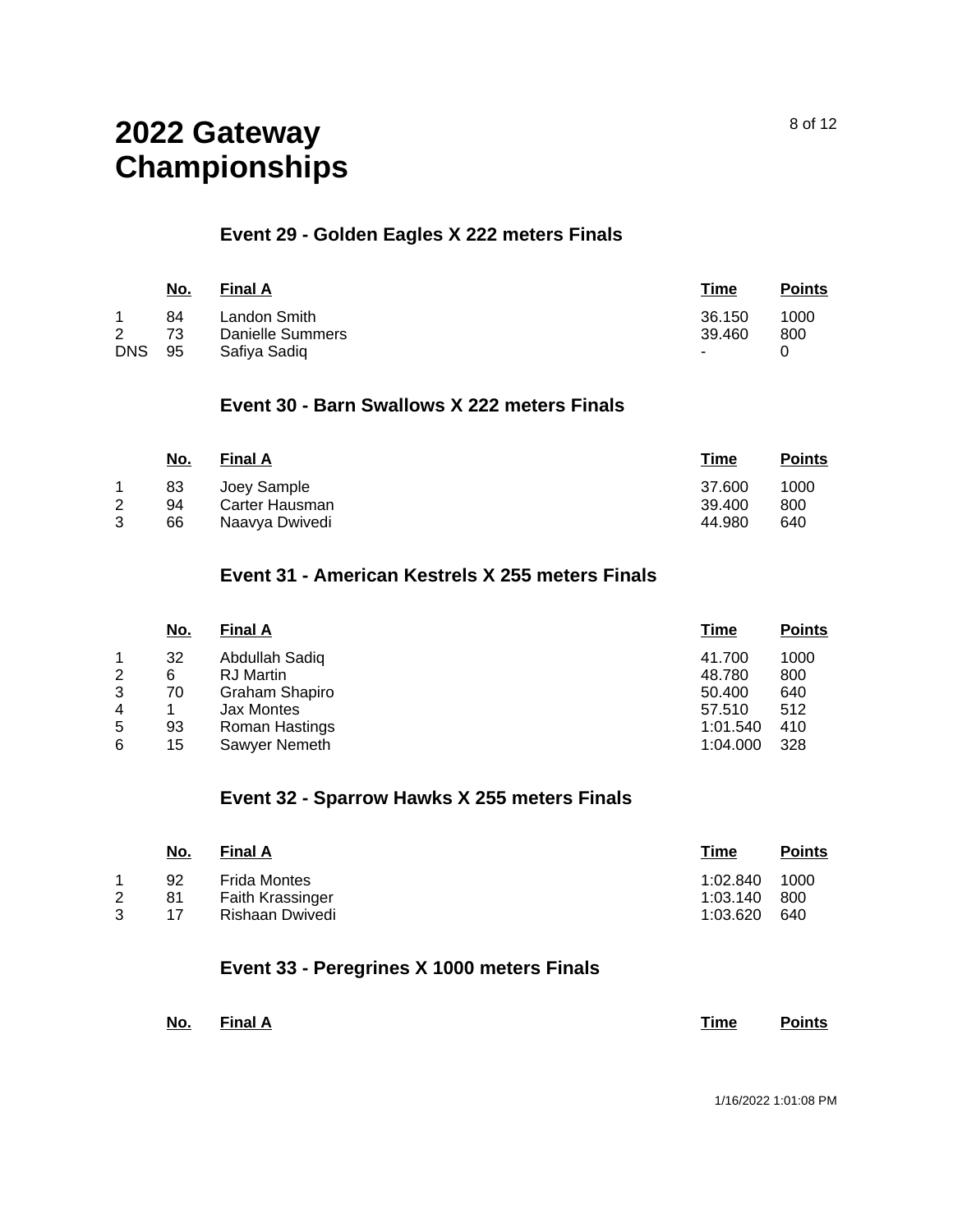|   | 99 | Sam Habecker         | 1:46.860     | 1000 |
|---|----|----------------------|--------------|------|
|   | 62 | Juice Ortiz          | 1:47.160     | -800 |
|   | 88 | Marcello Gaus Ehning | 1:50.930     | 640  |
| 4 | 74 | Eric Westhus         | 1:51.350 512 |      |
|   |    |                      |              |      |

### **Event 34 - Goshawks X 1000 meters Finals**

|   | No. | <b>Final A</b>       | Time     | <b>Points</b> |
|---|-----|----------------------|----------|---------------|
|   | 98  | Joseph Britt         | 1:51.960 | 1000          |
| 2 | 77  | Corin Habecker       | 1:53.480 | 800           |
| 3 | 65  | Ethan Sonn           | 2:02.680 | 640           |
| 4 | 97  | Robert "Joey" Dodson | 2:12.130 | 512           |
| 5 | 44  | Sophia Ashley-Martin | 2:13.960 | 410           |

# **Event 35 - Merlins X 1000 meters Heats**

### **Picking top 2**

Andrew Sonn

3

10

|             | <u>No.</u>     | Heat 1 of 2                                               | <b>Time</b>                      | <u>Qual</u> |
|-------------|----------------|-----------------------------------------------------------|----------------------------------|-------------|
| 1<br>2<br>3 | 30<br>59<br>22 | Alexander Bruner<br><b>Charlie Summers</b><br>Elle Yonker | 2:01.730<br>2:05.850<br>2:08.680 | Q<br>Q      |
|             | <u>No.</u>     | Heat 2 of 2                                               | <u>Time</u>                      | Qual        |
| 1<br>2      | 43<br>86       | Eric Miranda<br><b>Martzel Montes</b>                     | 2:00.420<br>2:01.900             | Q<br>Q      |

# **Event 36 - Red-tail Hawks X 500 meters Heats Picking top 2**

|   | <u>No.</u> | Heat 1 of 2    | <u>Time</u> | <u>Qual</u> |
|---|------------|----------------|-------------|-------------|
| 1 | 96         | Joel Kittredge | 1:09.390    | Q           |
| 2 | 75         | Liam Sears     | 1:10.200    | Q           |
| 3 | 28         | Carlie Miranda | 1:17.520    |             |
|   | No.        | Heat 2 of 2    | Time        | Qual        |

2:18.020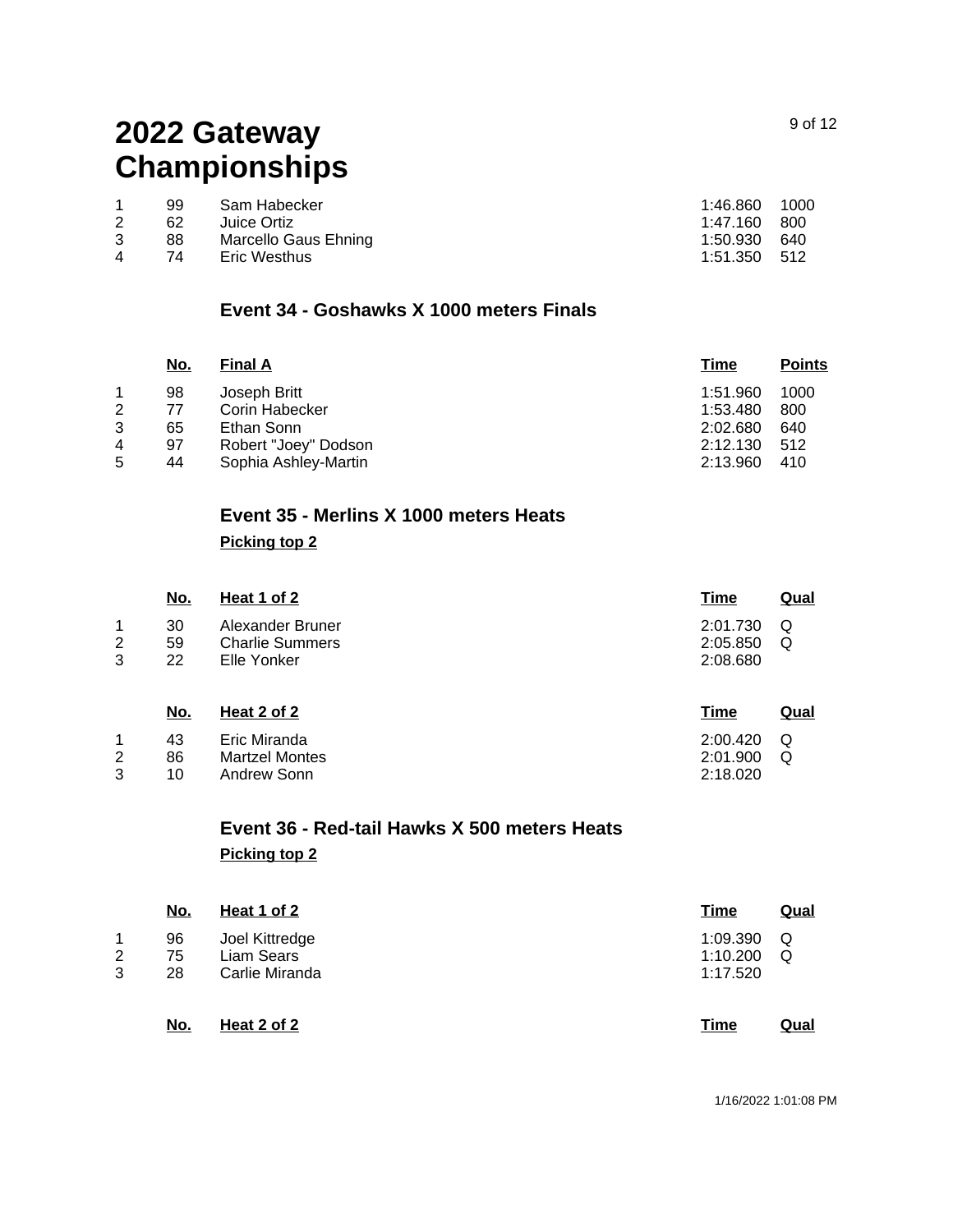|   | 61  | Victor Li       | $1:09.980$ Q |  |
|---|-----|-----------------|--------------|--|
| 2 | 42  | Emily Gingerich | 1:10.080 $Q$ |  |
|   | -33 | Elliot Dodson   | 1:13.490     |  |

### **Event 37 - Golden Eagles X 333 meters Finals**

|            | <u>No.</u> | <b>Final A</b>   | Time   | <b>Points</b> |
|------------|------------|------------------|--------|---------------|
|            | 84         | Landon Smith     | 50.950 | 1000          |
| 2          | 73         | Danielle Summers | 57.970 | 800           |
| <b>DNS</b> | 95         | Safiya Sadiq     | $\sim$ |               |

### **Event 38 - Barn Swallows X 333 meters Finals**

|        | No.            | <b>Final A</b>                                  | Time                         | <b>Points</b>      |
|--------|----------------|-------------------------------------------------|------------------------------|--------------------|
| 2<br>3 | 83<br>66<br>94 | Joev Sample<br>Naavva Dwivedi<br>Carter Hausman | 54.930<br>59.960<br>1:00.840 | 1000<br>800<br>640 |

## **Event 39 - American Kestrels X 170 meters Finals**

|   | No. | <b>Final A</b>   | Time   | <b>Points</b> |
|---|-----|------------------|--------|---------------|
|   | 32  | Abdullah Sadiq   | 28,770 | 1000          |
| 2 | 93  | Roman Hastings   | 30.980 | 800           |
| 3 | 70  | Graham Shapiro   | 33.650 | 640           |
| 4 | 6   | <b>RJ</b> Martin | 34.540 | 512           |
| 5 |     | Jax Montes       | 36.660 | 410           |
| 6 | 15  | Sawyer Nemeth    | 43.670 | 328           |
|   |     |                  |        |               |

### **Event 40 - Sparrow Hawks X 170 meters Finals**

|   | <u>No.</u> | <b>Final A</b>      | Time   | <b>Points</b> |
|---|------------|---------------------|--------|---------------|
|   | 92         | <b>Frida Montes</b> | 42.200 | 1000          |
| 2 | 81         | Faith Krassinger    | 42.410 | 800           |
|   | 17         | Rishaan Dwivedi     | 43.030 | 640           |

### **Event 41 - Peregrines X 1500 meters Finals**

10 of 12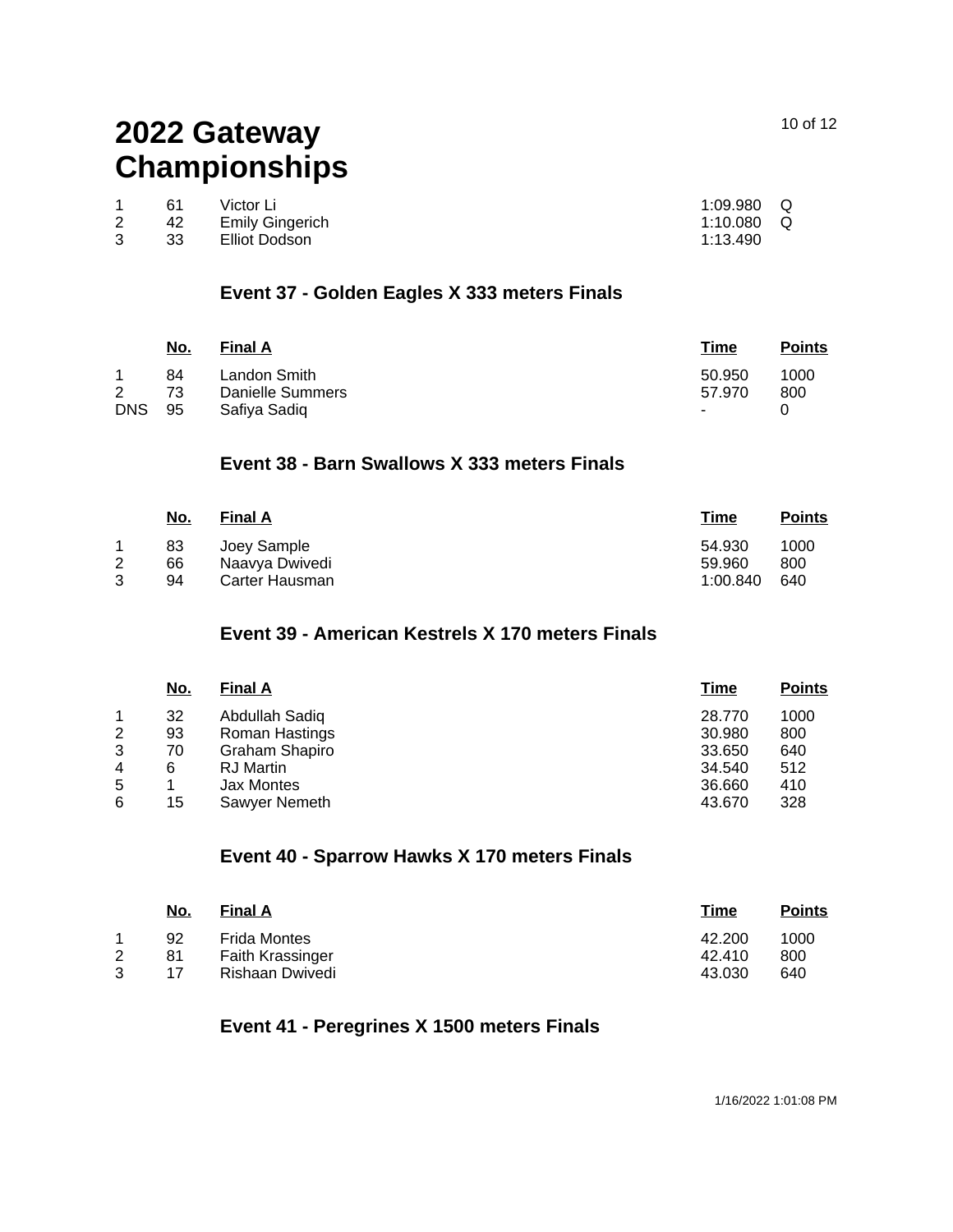### 11 of 12

# **2022 Gateway Championships**

|   | <u>No.</u> | <b>Final A</b>       | Time     | <b>Points</b> |
|---|------------|----------------------|----------|---------------|
|   | 99         | Sam Habecker         | 2:36.890 | 1000          |
| 2 | 62         | Juice Ortiz          | 2:37.210 | 800           |
| 3 | 88         | Marcello Gaus Ehning | 2:42.650 | 640           |
| 4 | 74         | Eric Westhus         | 2:42.900 | - 512         |

## **Event 42 - Goshawks X 1500 meters Finals**

| No. | <b>Final A</b>       | Time     | <b>Points</b> |
|-----|----------------------|----------|---------------|
| 98  | Joseph Britt         | 3:14.210 | 1000          |
| 77  | Corin Habecker       | 3:15.720 | 800           |
| 65  | Ethan Sonn           | 3:16.810 | 640           |
| 44  | Sophia Ashley-Martin | 3:28.220 | 512           |
| 97  | Robert "Joey" Dodson | 3:35.160 | 410           |
|     |                      |          |               |

## **Event 43 - Merlins X 1000 meters Finals**

|        | <u>No.</u> | <b>Final A</b>                            | <u>Time</u>          | <b>Points</b> |
|--------|------------|-------------------------------------------|----------------------|---------------|
| 1      | 43         | Eric Miranda                              | 1:56.700             | 1000          |
| 2<br>3 | 30<br>86   | Alexander Bruner<br><b>Martzel Montes</b> | 1:57.140<br>2:02.740 | 800<br>640    |
| 4      | 59         | <b>Charlie Summers</b>                    | 2:09.110             | 512           |
|        | No.        | <b>Final B</b>                            | Time                 | <b>Points</b> |

|  | 5 22 Elle Yonker | 2:13.170 410 |  |
|--|------------------|--------------|--|
|  | 6 10 Andrew Sonn | 2:18.760 328 |  |

### **Event 44 - Red-tail Hawks X 500 meters Finals**

|                | <u>No.</u> | <b>Final A</b>         | <b>Time</b> | <b>Points</b> |
|----------------|------------|------------------------|-------------|---------------|
| 1              | 61         | Victor Li              | 1:08.040    | 1000          |
| $\overline{2}$ | 96         | Joel Kittredge         | 1:08.220    | 800           |
| 3              | 42         | <b>Emily Gingerich</b> | 1:08.510    | 640           |
| 4              | 75         | Liam Sears             | 1:08.560    | 512           |
|                | <u>No.</u> | <b>Final B</b>         | <b>Time</b> | <b>Points</b> |
| 5              | 33         | <b>Elliot Dodson</b>   | 1:15.820    | 410           |
| 6              | 28         | Carlie Miranda         | 1:16.450    | 328           |